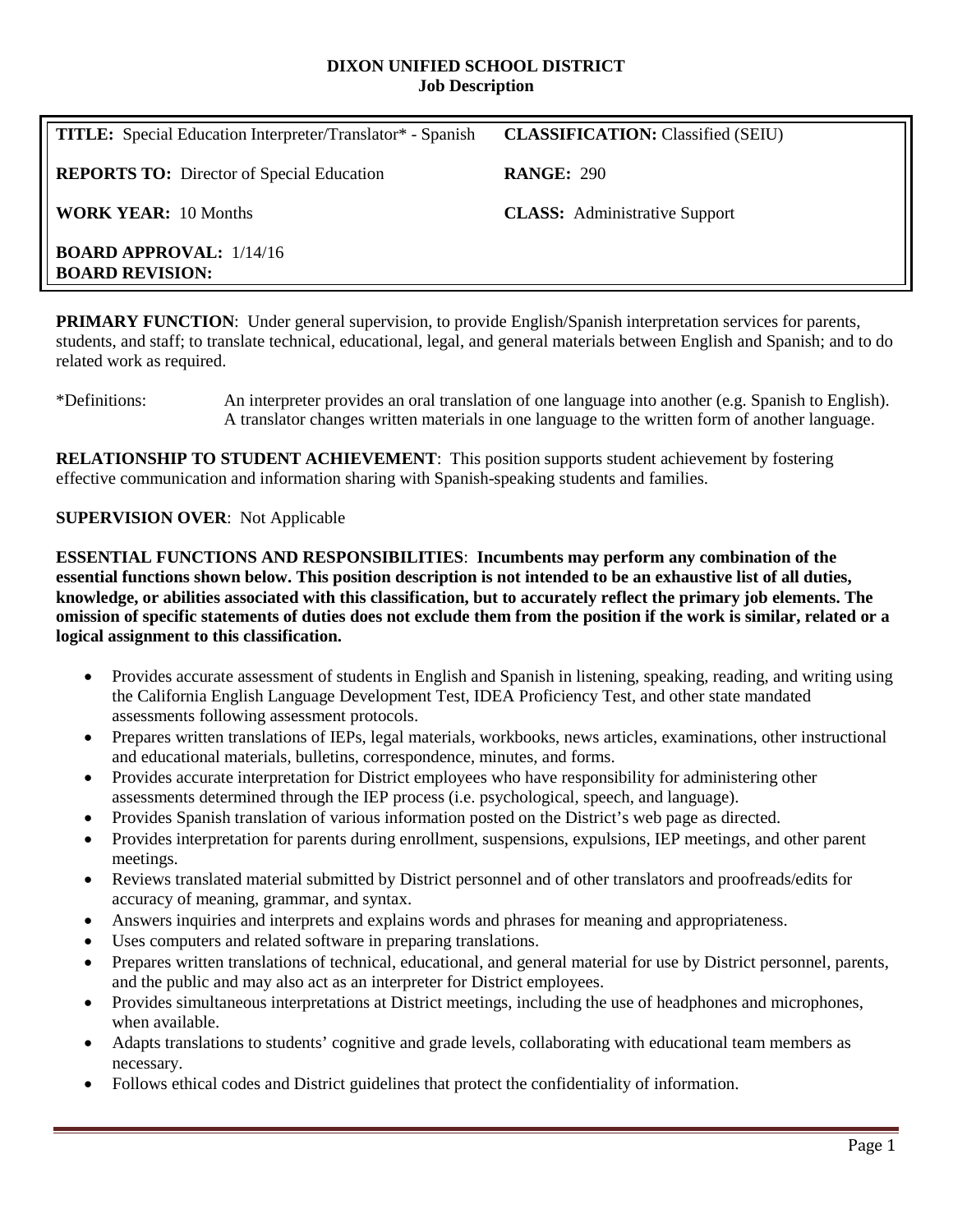- Cares for, supervises, controls, and protects students in a manner commensurate to assigned duties and responsibilities.
- Completes other reasonable duties as assigned.

# **TRAINING, EDUCATION, AND EXPERIENCE:**

- High school diploma or the equivalent.
- AA degree or two years college (48 semester units) preferred.
- Bilingual in English and Spanish required.
- One year experience in in composing, editing, proofreading, or translating materials in English and Spanish for widespread dissemination or publication is desired.
- Prior experience working in a public school setting preferred.

# **LICENSES AND OTHER REQUIREMENTS:**

- Must possess a valid California Driver's License, be insurable by the District's carrier, and have the use of a personal vehicle.
- Fingerprint/criminal justice clearance.
- Possession of a negative T.B. test that is no more than four months old and renewable every four years.
- CPR certification desirable.

### **KNOWLEDGE AND ABILITIES: The following outline of essential knowledge, abilities, and physical requirements is not exhaustive and may be supplemented as necessary in accordance of the job.**

### KNOWLEDGE OF\*:

- Correct grammar, spelling, punctuation, syntax, and idiomatic usage of English and Spanish.
- English and Spanish equivalent translations of general, technical, and subject-matter terms.
- Special Education language, documents, and procedures.
- Oral and written communication skills.
- Telephone techniques and etiquette.
- Modern office procedures, methods, and equipment including computers.
- Objectives, organization, policies, and programs of the District.

### ABILITY TO\*:

- Speak, read, and write fluently in English and Spanish.
- Speak, read, and write effectively in idiomatic English and Spanish.
- Be attentive to detail and take responsibility for accuracy of translation.
- Edit documents for publication in English and Spanish.
- Communicate clearly, concisely, and correctly, both orally and in writing.
- Operate a personal computer and peripheral equipment using District software.
- Operate a variety of modern office machines and equipment.
- Maintain confidentiality of privileged information obtained in the course of work.
- Drive a vehicle to offer interpretation and translation services at various District sites.
- Maintain confidentiality of privileged information obtained in the course of work.
- Exercise caution and comply with health and safety regulations.
- Provide service and assistance to others using tact, patience, and courtesy.
- Give, understand, and carry out multi-step oral and written instructions.
- Form and maintain cooperative and effective working relationships with others.
- Sustain productivity with frequent interruptions and attention to deadlines.
- Maintain consistent, punctual, and regular attendance.
- Work both independently with little direction and as a part of a team.
- Meet District standards of professional conduct as outlined in Board Policy.